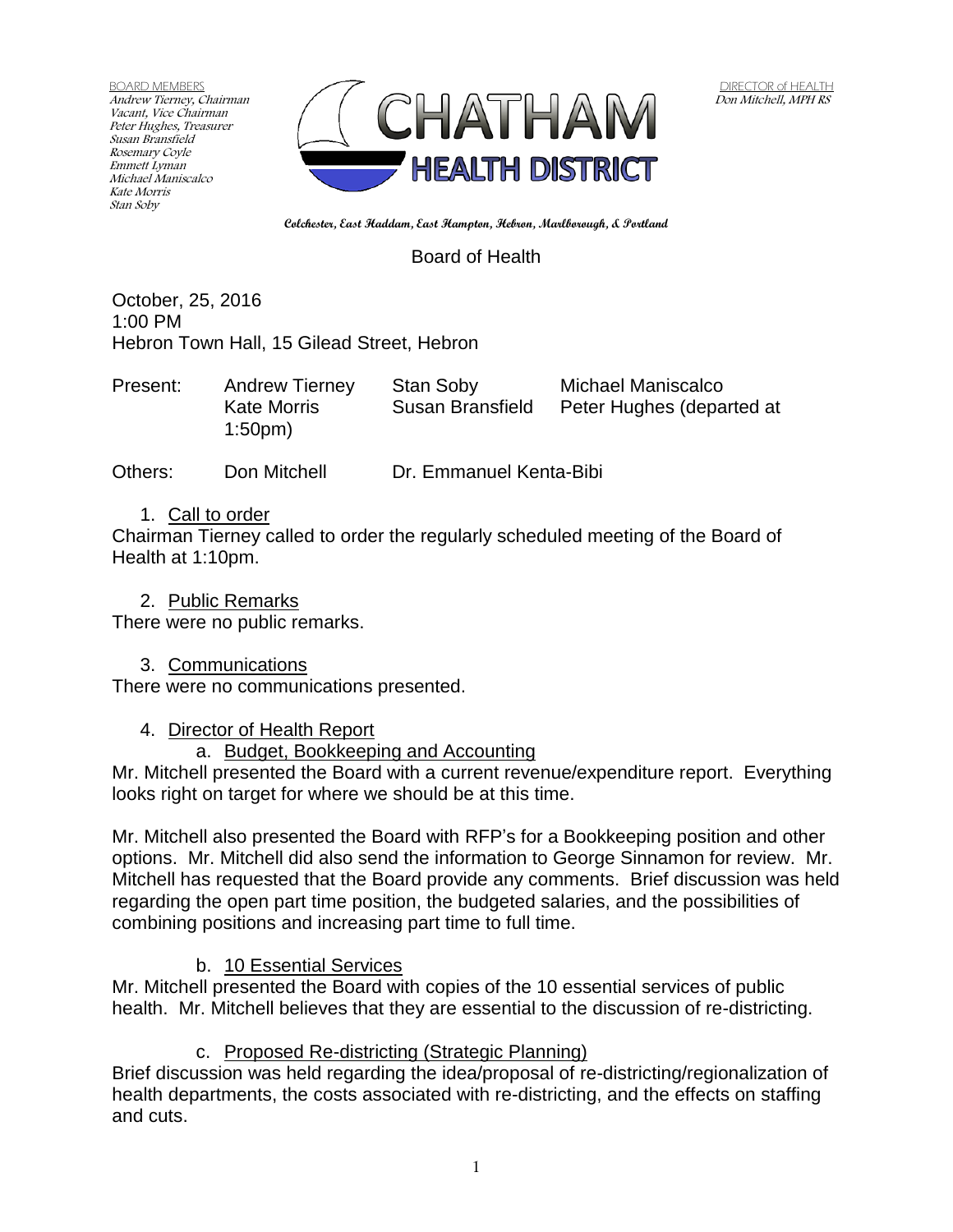Mr. Mitchell also noted that it has come to his attention that Colchester is part of a different Regional Planning Agency than the rest of the District. Colchester is part of Regional Planning Agency 4 and funding is going to Uncas Health District. This is a problem in that Colchester is in Chatham Health's Emergency Preparedness Plan and is one of our POD locations. Mr. Mitchell and Mr. Kramer are planning to meeting with the State regarding this issue.

## d. Everbridge

Mr. Mitchell stated that following discussions with Everbridge regarding the elimination of the Town of Haddam as well as Town of Portland (due to their use of Middletown's emergency services) he was able to reduce the cost of services from \$12,000+ to \$10,900. Coverage is continued for this year (Sept 22, 2016-Sept 21, 2016). Ms. Bransfield stated that she will gather some information for the State emergency system to provide to Mr. Mitchell for consideration next year.

Mr. Mitchell presented the Board with the 2015-2016 annual report. The report will be sent out to the District towns for filing.

Mr. Mitchell discussed the current drought situation. Mr. Mitchell presented the Board with a mapping of locations of well applications received within the District to replace, deepen, or hydro fracking of existing wells due to lack of water. Mr. Mitchell suggested that the Towns plan and prepare for assisting residents with information on obtaining water due to the shortage. It appears that a majority of the wells that are being replaced are old dug wells. Dr. Kenta-Bibi noted that many East Hampton children do not received a lot of vaccines, looking for natural metals found in well water. His concern is that the lack of well water will affect the number of patients visiting their offices.

*Mr. Hughes departed at 1:50pm. Mr. Hughes was leaving for a WUCC (central section) meeting in which Ms. Bransfield suggested that Mr. Hughes represent the Chatham Health District and report back.*

Mr. Mitchell noted that he has been working with Verizon Wireless to reduce cell phone billing. Verizon has also proposed additional services in regarding flu vaccine refrigeration temperature control monitoring and fleet management.

### 5. Committee Reports

### a. Set Dates for Committee Assignments

Mr. Mitchell will send out an email this week to coordinate committee meetings.

### 6. Old Business

### a. Fee Schedule

Tabled for comparisons of old fees vs. new fees. The Board wanted to express to Staff (Steve and Liz) that their efforts were very much appreciated in preparing and presenting the proposed fee schedule.

### 7. New Business

Mr. Mitchell met with representatives of the State Radon Program and they are very excited about the District's plan to participate in the program, placing the kits and retrieving them. They have invited the District to participate in Radon National Awareness Month and update on the progress.